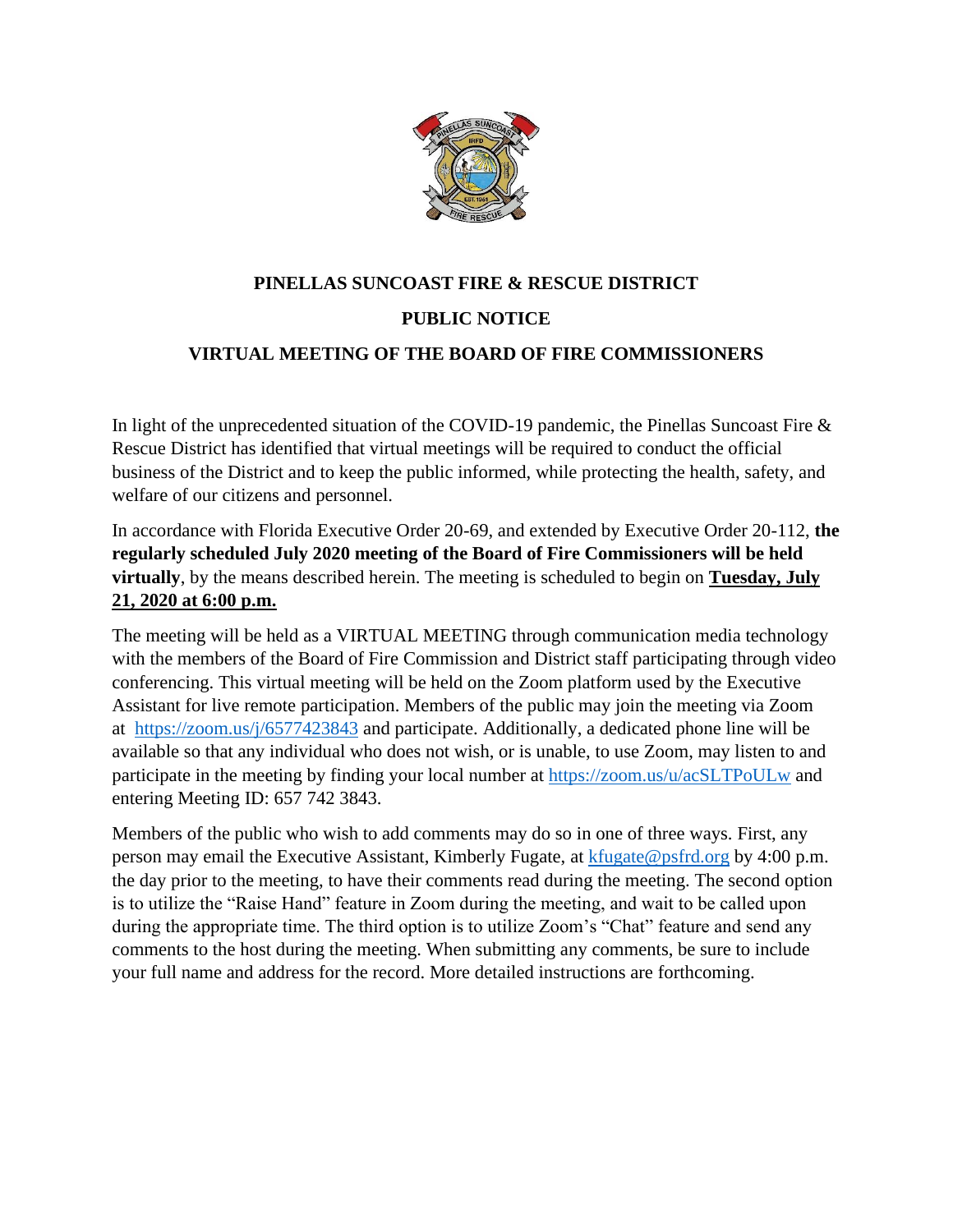

 FIRE CHIEF T. MICHAEL BURTON

# *Pinellas Suncoast Fire & Rescue*

 **304 FIRST STREET INDIAN ROCKS BEACH, FLORIDA 33785-2587**

> **(727) 595-1117 FAX: (727) 595-5879 [www.psfrd.org](http://www.psfrd.org/)**

# **VIRTUAL MEETING NOTICE**

# **THIS MEETING IS OPEN TO THE PUBLIC**

**July 21, 2020**

**The Workshop Meeting begins at 6:00 pm The Regular Meeting begins immediately after the Workshop Meeting \* VIA THE ZOOM PLATFORM \***

# **AGENDA**

**WORKSHOP MEETING**

#### **MEETING CALLED TO ORDER PLEDGE OF ALLEGIANCE** ROLL CALL

# **ADDITIONS OR DELETIONS TO AGENDA:**

**GENERAL REMARKS FROM THE AUDIENCE:** *Any member of the public may comment on any NON-AGENDA or other relevant topic not set on the DISCUSSION ITEM list during this time. When called upon to speak, the speaker will state their full name and address. There will be a 3 minute time limit per speaker.<sup>1</sup>*

**DISCUSSION ITEMS:** *Any member of the public may comment on any DISCUSSION ITEM list during this time. Please note the CHAIR will call for public input during the time the DISCUSSION ITEM is being considered by the Board. When called upon to speak, the speaker will state their full name and address. There will be a 3 minute time limit per speaker.<sup>2</sup>*

**20-14 Fee Study and Funding Model – Consulting Firm Fire Chief**

**ADJOURNMENT**

<sup>&</sup>lt;sup>1</sup> Please see Note as to Public Input.

<sup>2</sup> Please see Note as to Public Input.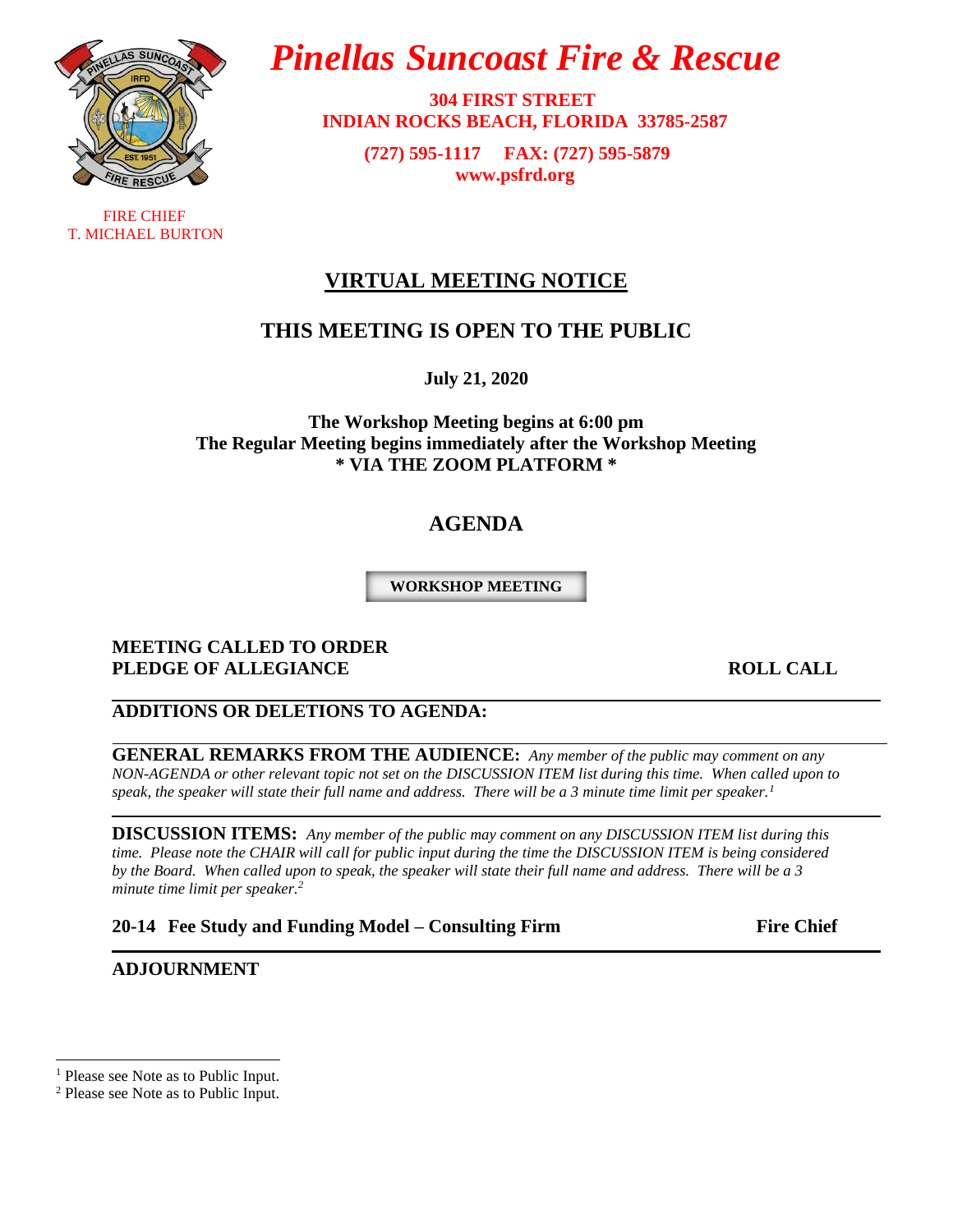#### **REGULAR MEETING**

#### **MEETING CALLED TO ORDER**

#### **ADDITIONS OR DELETIONS TO AGENDA:**

#### **MONTHLY BUSINESS**:

- **1.** Approval of Minutes: June 16, 2020 Workshop and Regular Meetings
- **2.** Treasurer's Report: June, 2020
- **3.** Correspondence

**GENERAL REMARKS FROM THE AUDIENCE:** *Any member of the public may comment on any NON-AGENDA or other relevant topic not set on the ACTION ITEM list during this time. When called upon to speak, the speaker will state their full name and address. There will be a 3 minute time limit per speaker<sup>3</sup> .*

#### **REPORTS: 1. COMMISSION 2. ATTORNEY 3. FIRE CHIEF**

**ACTION ITEMS:** *Any member of the public may comment on any ACTION ITEM during this time. Please*  note the CHAIR will call for public comment during the time the ACTION ITEM is being considered by the Board. When called upon to speak, the speaker will state their full name and address. There will be a 3 minute time limit *per speaker.<sup>4</sup>*

**20-11 Shade Session – Fire Chief Collective Bargaining Agreement Reopener**

#### **ADJOURNMENT**

**NEXT MEETING: Workshop and Regular Meetings, August 18, 2020 at 6:00 p.m. Location to be determined.**

<sup>&</sup>lt;sup>3</sup> Please see Note as to Public Input.

<sup>4</sup> Please see Note as to Public Input.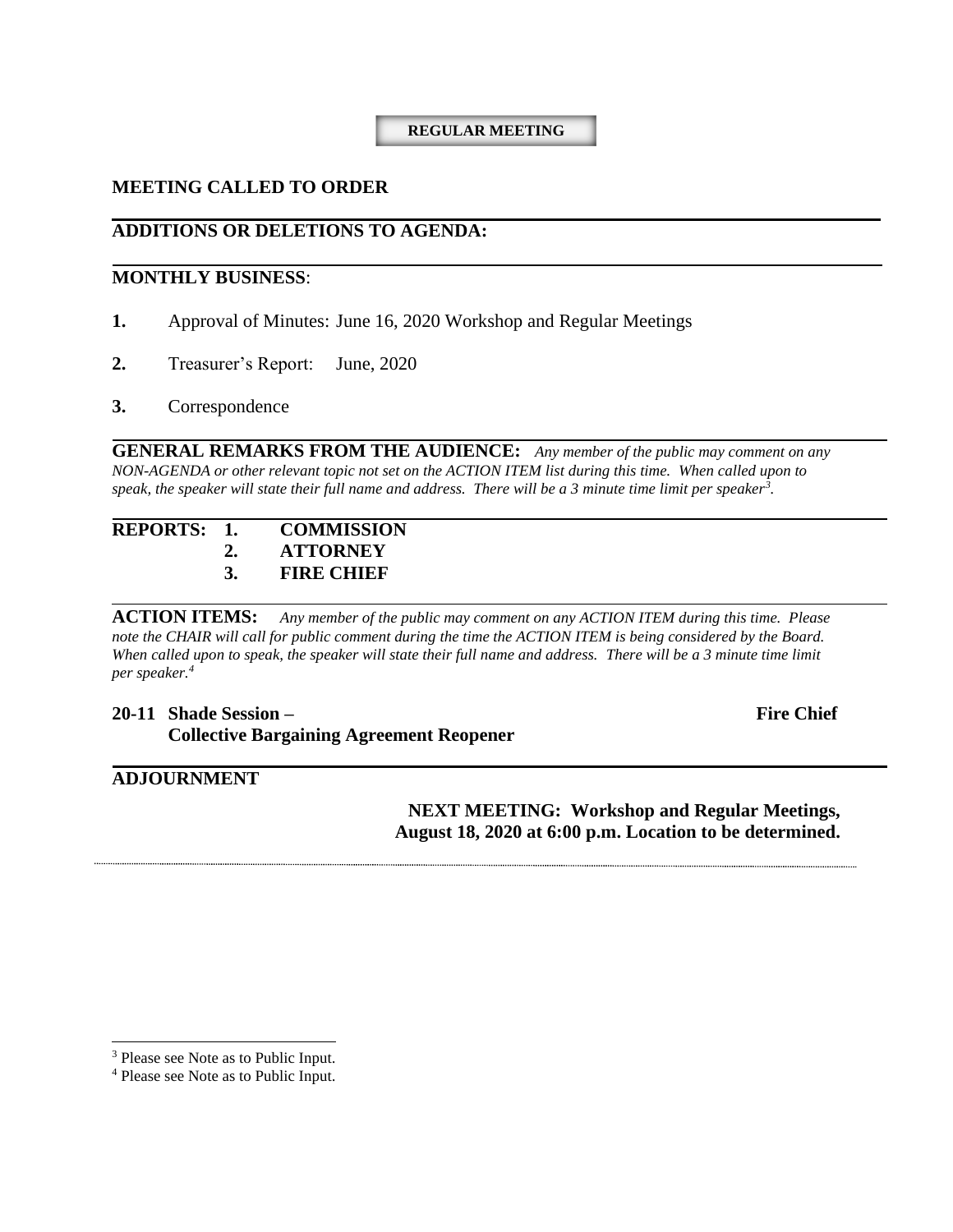#### **Pinellas Suncoast Fire & Rescue District Board of Fire Commissioners**

#### **Public Meeting and Public Hearing Information**

#### **Requirements for Appeal**

Persons are advised that if they wish to appeal any decision made at a meeting/hearing, they will need a record of the proceedings; and for such purpose, they may need to insure that a verbatim transcript of the meeting is made, which record includes the testimony and evidence upon which the appeal is made.

It is not the responsibility of the Secretary to provide the above-referenced verbatim record. The Secretary will provide an audio recording of the meeting, upon request and payment for the materials used for the recording.

# **Public Input**

#### Virtual Meeting:

Persons wishing to add comments during a virtual Meeting or Public Hearing should contact the Executive Assistant at [kfugate@psfrd.org](mailto:kfugate@psfrd.org) or (727) 595-1117 ext. 100 by 4:00 p.m. the day prior to the meeting to have their comments read, or utilize the "Raise Hand" or "Chat" function of the Zoom platform and wait to be called on during the appropriate time.

#### In-Person Meeting:

Persons wishing to speak during any in-person Meeting or Public Hearing should try to complete a Citizen Comment Request Card at the entrance of the meeting room and submit the card to the Secretary to the Board. During each session, the Chair will call for Public Input at the appropriate times. The Board wishes to receive public input on all matters set for discussion on the agenda and on relevant topics that are not on the agenda. When recognized by the Chair and called to the podium, speakers should give their name and address for the record.

Persons may speak on an agenda item when the Board has finished their discussion on that item and prior to the vote. To speak on a non-agenda item, speakers will be called during the "General Remarks from the Audience" section of the agenda.

Please note that the Board reserves the right to adjust the time allotted to each speaker as the Chair deems proper to allow for meaningful input and a fair chance to be heard and to allow the Board fair time to undertake its duties and obligations.

#### **When is the appropriate time to address my agenda item at a meeting?**

When your non-agenda or agenda item comes up and our Chairperson call for Public Input, that means that the Board desires to take "public input". This is the time to get up and speak. While we understand that some of you might be nervous to speak in public, please note that every effort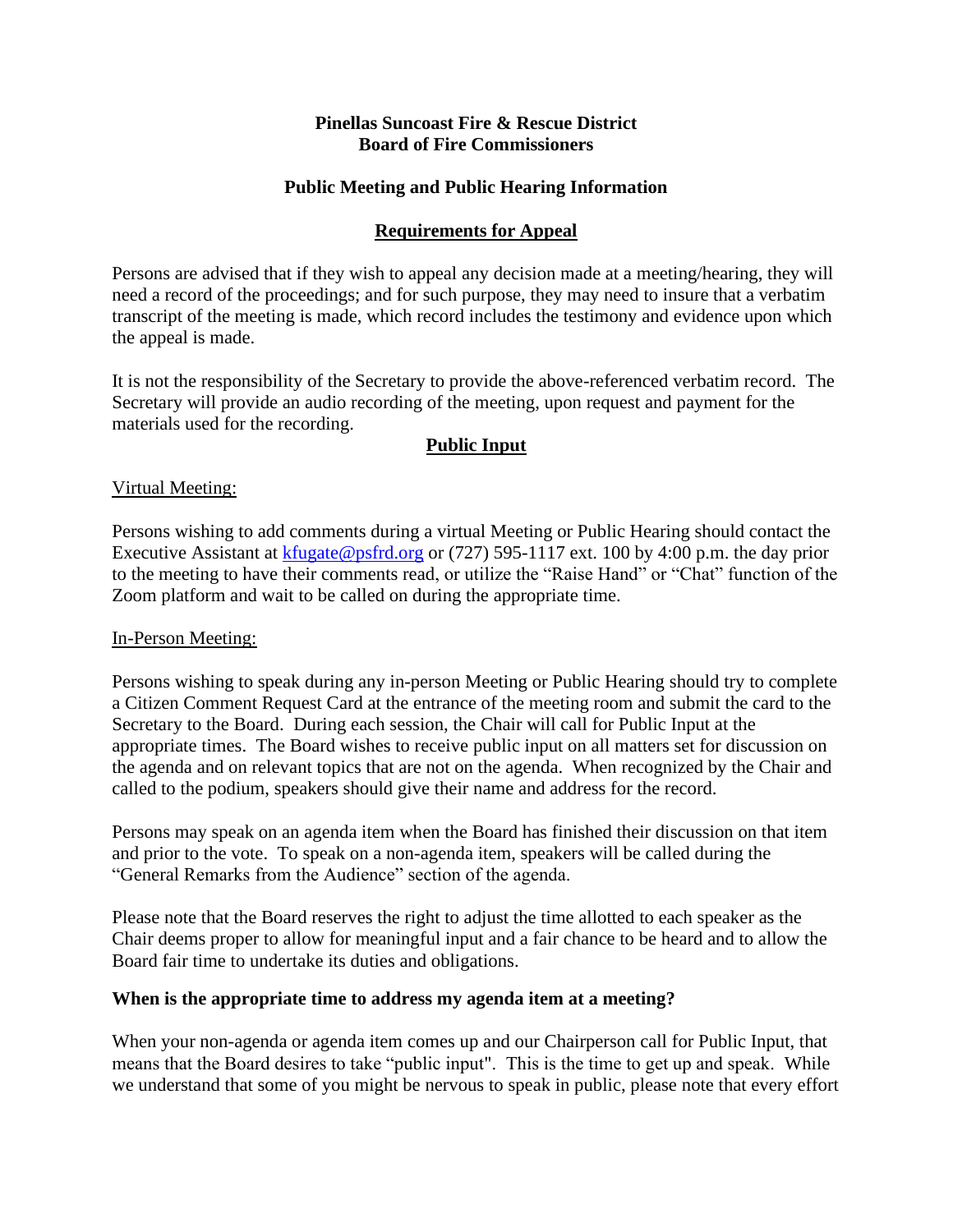will be made to help you feel comfortable. When called to the podium, please come to the podium and try to speak so that your input can be heard by the entire Board as well as by the other persons present. Please give your name and address for the record and feel proud that you have participated in "government in the sunshine!

#### **Accommodations**

In accordance with the Americans with Disabilities Act and Section 286.26, Florida Statutes, persons with disabilities needing special accommodation to participate in this proceeding, or those requiring language assistance *(free of charge)* should contact the Pinellas Suncoast Fire & Rescue District Administration at (727) 595-1117 ext. 100 no later than forty-eight (48) hours prior to the proceeding. If contact is made after that time the District may not have sufficient time to make special accommodations.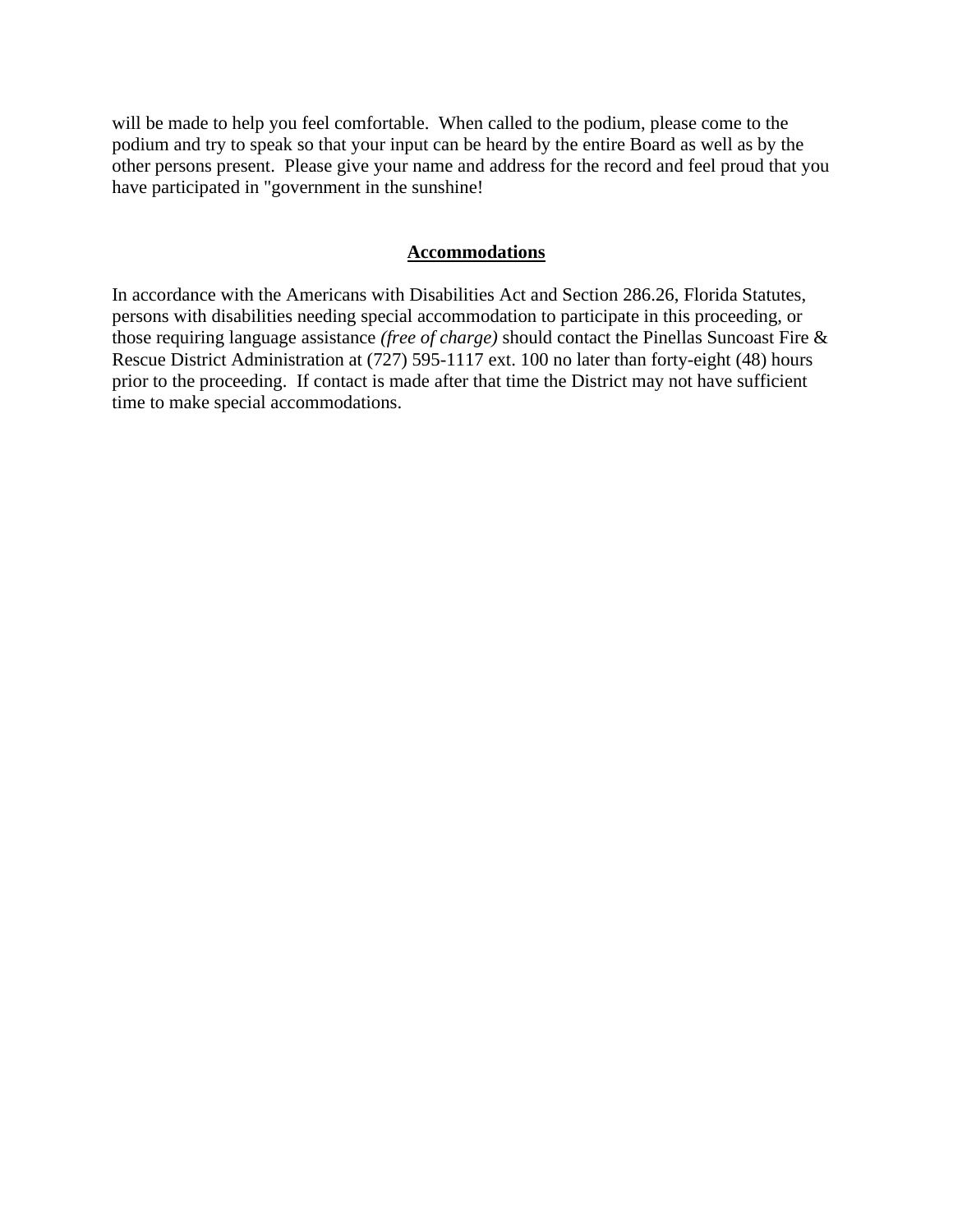#### 5.1 SCOPE OF SERVICES

5.1.1 SERVICE DEMAND Evaluate Data Pertaining to Fire Rescue Services: Evaluate existing District documents, ad valorem and non-ad valorem tax roll information, emergency call data, agreements, reports, levels of service, five‐year budget requests, projected long‐term capital needs and other data pertaining to the provision of the fire services.

5.1.2 REVIEW AND EVALUATE OUTSTANDING ISSUES Research, identify and evaluate outstanding funding issues that need to be addressed during the development of the fire services funding options and apportionment methodology and assist the District in identifying policy decisions necessary to continue the District assessment program for Fiscal Year 2021.

5.1.3 SERVICE COST Evaluate the full cost of fire rescue service delivery, using the District's most current financial information including direct and indirect costs.

5.1.4 ANALYZE CALL DATA AND CORRELATE WITH PROPERTY DATA: Evaluate a minimum of two years of the District's fire incident reports, correlate the fixed property uses on the reports to comparable property uses on the tax roll. Analyze all property use categories within the District to determine which parcels receive a special benefit from the provision of Fire Rescue Services.

5.1.5 DEVELOP APPORTIONMENT METHODOLOGY: Develop a fair and reasonable method of apportionment and accurate classification of parcels using the current ad valorem roll and fire incident data reports. Review the assessment methodology for legal sufficiency and compatibility with the tax bill method of collection. Create a preliminary assessment roll database using the current tax roll and apply the apportionment methodology to the database to test validity and legal sufficiency.

5.1.6 DETERMINE ASSESSMENT RATES: Calculate a proforma schedule of rates based on the developed apportionment methodology and revenue requirements for the assessment program using the developed assessment roll.

5.1.7 IDENTIFY REVENUE REQUIREMENTS AND ALTERNATIVE REVENUE SOURCES: Advise the District by determining the total fire rescue department service assessment revenue requirements to ensure recovery of the costs of net fire rescue service delivery revenue requirement, implementing the program and collecting the assessment. Identify alternative sources of revenue to fund the service delivery costs.

5.1.8 LEGAL DOCUMENTATION & AGREEMENTS: Review current Inter-Local Agreements with third parties and related District Ordinances, including Annual Rate Resolutions, for any changes that may be necessary to meet current legal standards, or to incorporate any changes that may be adopted by the District as a result of this study.

5.1.9 REPORTS & PRESENTATIONS: Prepare an initial draft report and presentation to be provided to District Administration, as well as a final report presentation to be provided to the District Commission. The District anticipates the contractor will make at least two presentations;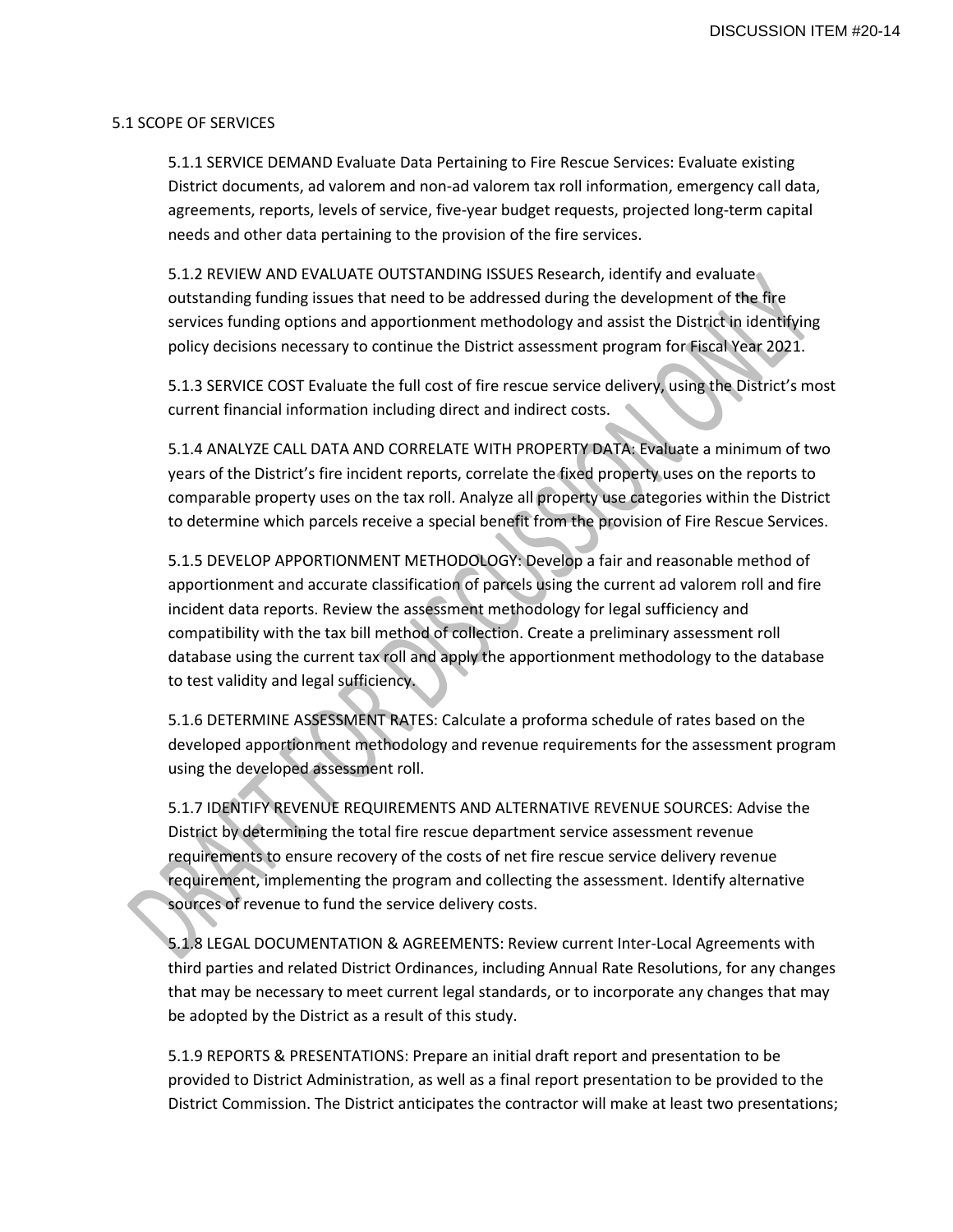however, an additional presentation may be required if there are significant changes made to the draft report.

#### 5.2 FEE & COSTS

5.2.1 Proposers shall quote an all-inclusive fee for the work described under Scope of Services: 5.2.1.1 Provide a breakdown to show costs associated with each portion of the work listed under Scope of Services.

5.2.1.2 Costs associated with travel as well as miscellaneous expenses should be adequately described.

5.2.2 Proposer shall provide a timeline that highlights proposed tasks, and that will meet all applicable deadlines.

5.3 MANAGEMENT & PERSONNEL In the proposal, include the following information:

5.3.1 Profile of the Firm – State whether your firm is local, national, or international. Also, include the following for the office this work would originate from:

5.3.1.1 Age and size of the Firm and local office.

5.3.1.2 Location of the office where the work on this engagement is to be performed.

5.3.1.3 Number and nature of the professional staff to be assigned to this project on a full time basis (resumes will suffice).

5.3.1.4 Number and nature of staff to be assigned to this project on a part time basis (resumes will suffice).

5.3.2 Identify the supervisory and management staff who will be assigned to the engagement and indicate whether each holds and licenses applicable to the proposed project (i.e., CPA, etc.). Provide resumes for each person that will be assigned to this engagement.

5.3.3 Provide explanation of litigation, claims, contract defaults, and liens in the last three (3) years from due date of this RFP.

5.3.4 Provide at least three (3) client references for which the project team/firm has provided similar services and example deliverables (if allowed), along with contact information.

5.4 SILENCE OF SPECIFICATIONS The apparent silence of the foregoing specifications as to any detail, or omission from it as a detailed description, concerning any specifics shall be regarded as meaning that only the best commercial practices are to prevail and that only equipment and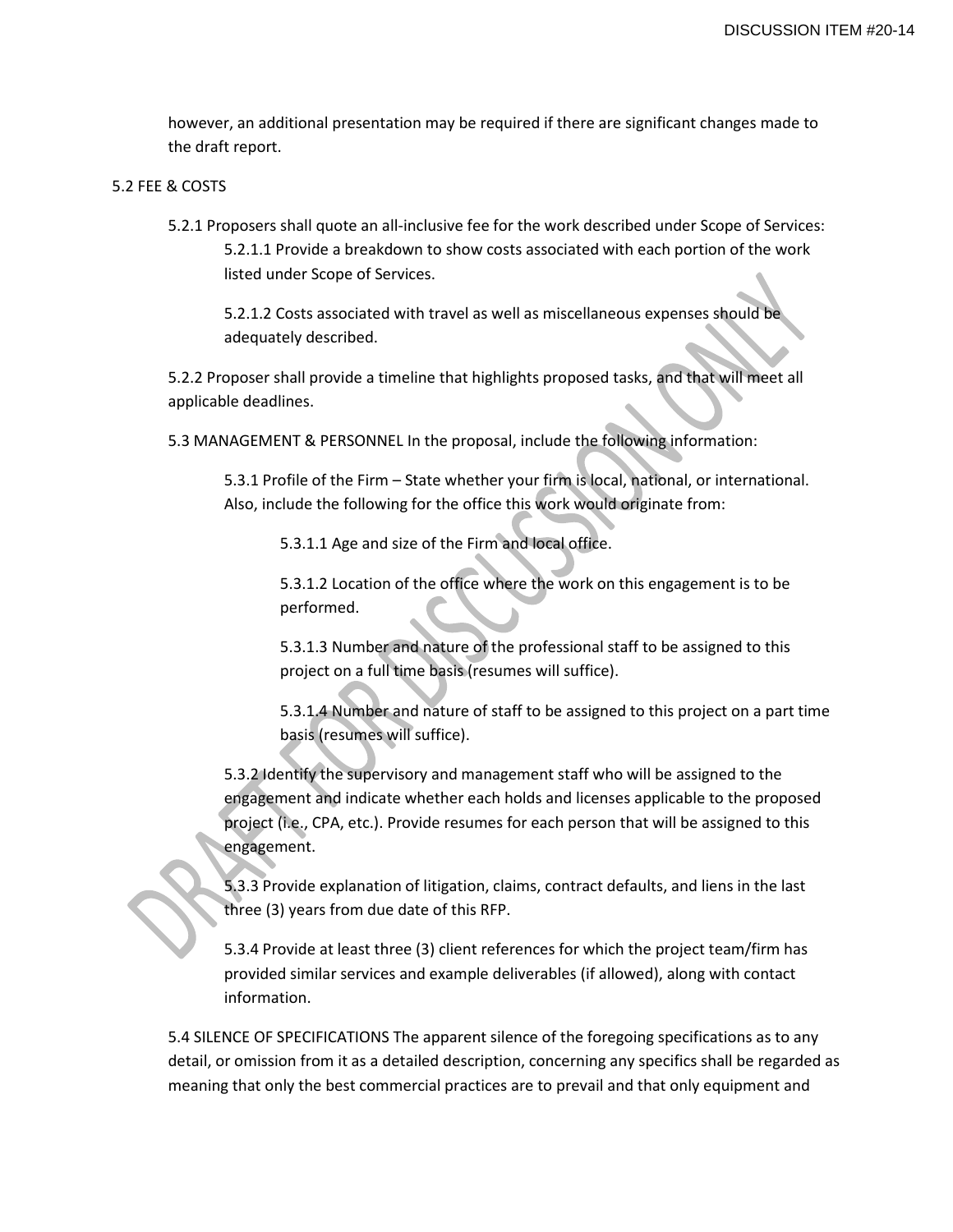workmanship of first quality are to be used. All interpretations of these specifications shall be made upon the basis of this statement.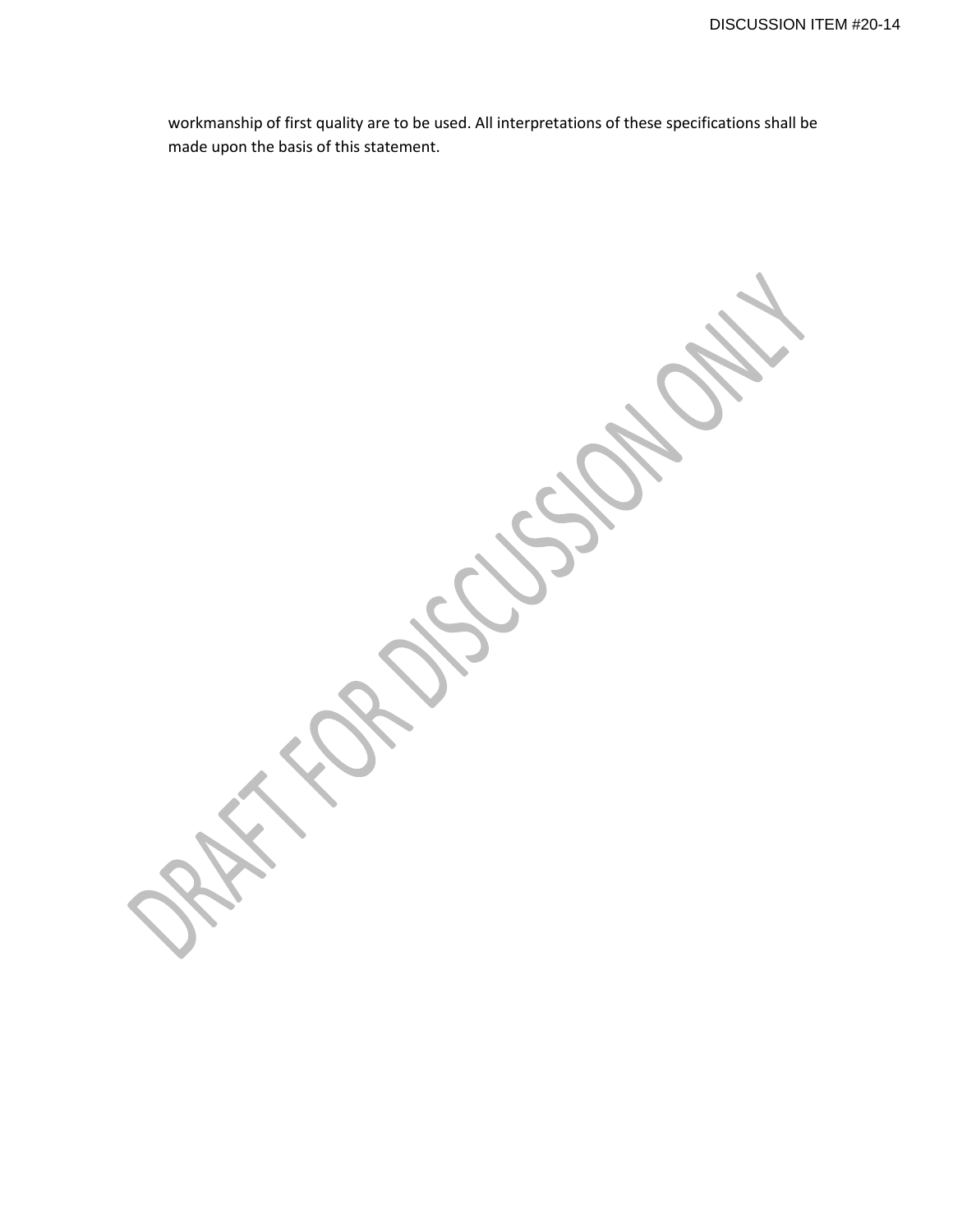

**FIRE CHIEF** T. MICHAEL BURTON

# *Pinellas Suncoast Fire & Rescue*

 **304 FIRST STREET INDIAN ROCKS BEACH, FLORIDA 33785-2587**

> **(727) 595-1117 FAX: (727) 595-5879 [www.psfrd.org](http://www.psfrd.org/)**

#### **MINUTES JUNE 16, 2020 WORKSHOP AND REGULAR MEETINGS**

# **Meeting held at Belleair Beach City Hall 444 Causeway Blvd., Belleair Beach, FL 33786**

### **WORKSHOP MEETING CALLED TO ORDER AT 6:00 PM MOMENT OF SILENCE**

**ROLL CALL:** Commissioners answering roll call were Vice Chair Lou Snelling, Secretary/Treasurer Lawrence Schear, Commissioner David Gardella, and Commissioner David Ardman. A quorum was present with Chair Joe Bruni presiding. Attorney Jeff Albinson, Chief Mike Burton, and Finance Director David Martin were also present. Chair Joe Bruni was excused.

**ADDITIONS OR DELETIONS:** None.

**GENERAL REMARKS FROM THE AUDIENCE:** None.

**DISCUSSION ITEMS:** None.

# **ADJOURNMENT**

The meeting was adjourned.

# **REGULAR MEETING CALLED TO ORDER**

**ADDITIONS OR DELETIONS TO AGENDA:** None.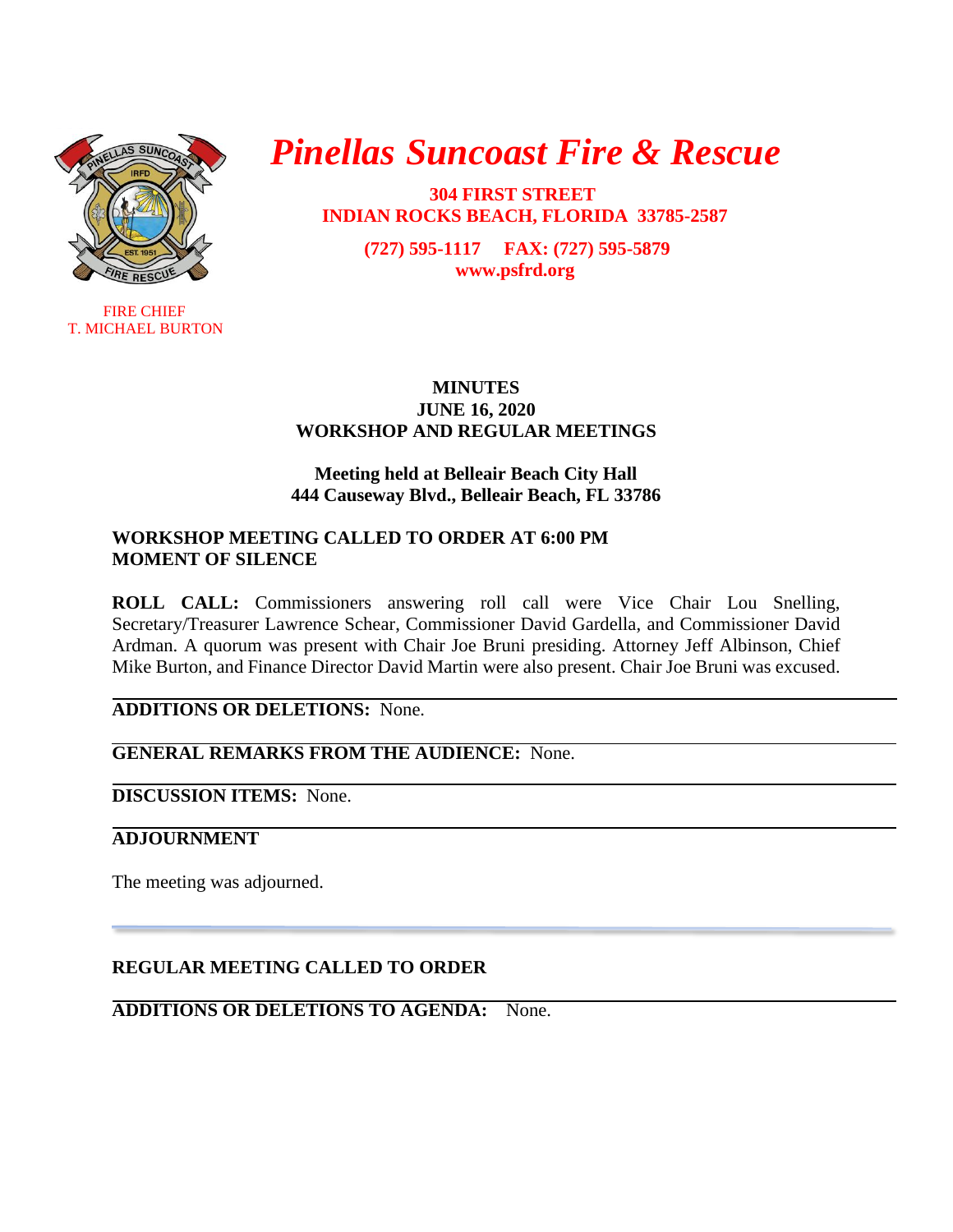# **MONTHLY BUSINESS:**

1. Approval of Minutes: May 19, 2020 Workshop and Regular Meetings

*Discussion:* No discussion.

**A motion to approve the minutes of the May 19, 2020 Workshop and Regular Meetings.**

**MOTION: COMMISSIONER ARDMAN SECOND: COMMISSIONER SCHEAR**

#### **All in favor, motion passed unanimously.**

**2.** Treasurer's Report: May, 2020

**Discussion:** Secretary/Treasurer Schear stated all balance sheet accounts have been reconciled. Consolidated government funds, assets, and liabilities are \$3.8 million; the investment program in accordance with District policy is \$3.6 million; current liabilities are within normal end-of-month limits, at \$114,200; the capital projects fund revenues total \$7.6 thousand; general fund revenues are in line with the adopted budget, and unbudgeted CME pass-through funding offsets the related overtime expenditures, and a budget amendment is pending; due to COVID-19, inspections are on hold, affecting fees and investment interest rates continue to weaken; due to the COVID-19 expenditures, the reserve ratio has decreased a bit, but remains slightly ahead of GASB recommendations at 24.2%. Our fiscal general year fund protection does not include the FEMA cost recoveries for Hurricane Michael or COVID-19.

# **A motion to approve the May, 2020 Treasurer's Reports.**

# **MOTION: COMMISSIONER GARDELLA SECOND: COMMISSIONER ARDMAN**

#### **All in favor, motion passed unanimously.**

**3.** Correspondence: Secretary/Treasurer Schear read two pieces of correspondence.

# **GENERAL REMARKS FROM THE AUDIENCE:** None.

# **REPORTS:**

**1. COMMISSION:** Secretary/Treasurer Schear gave an update on Indian Shores and the November election. Commissioner Ardman discussed weekly progress meetings regarding Gulf Boulevard. He stated also that Indian Rocks Beach rescheduled the June 9<sup>th</sup> City Commission meeting until June 30<sup>th</sup>. A public information campaign will begin regarding the ban on fireworks for the Fourth of July. Secretary/Treasurer Schear added Indian Shores also has a ban on fireworks, and is also going to hold a beach clean-up on July  $5<sup>th</sup>$ .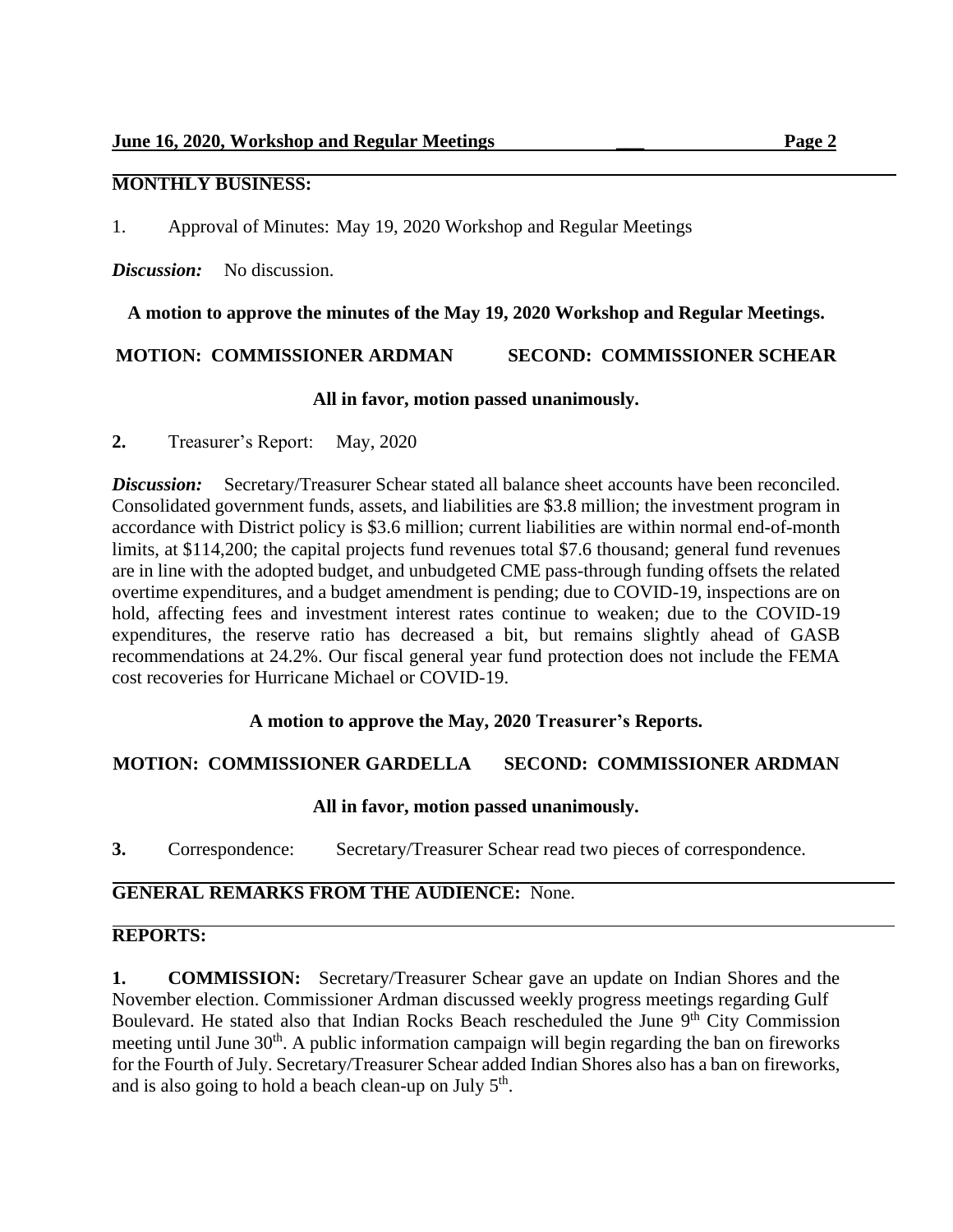# **2. ATTORNEY:** No report.

**3. CHIEF'S REPORT:** Chief Burton stated that the fire boat training is almost completed, and the boat lift has been installed; just waiting on the final electrical hookup. Regarding the enhancement request made to the County for the half position for Truck 28, although the District's rationale seems to be accepted for the change, the request was not approved; however, no enhancement requests were approved County-wide if there was a financial element to the request. Chief Burton stated that the County's explanation was, "deferred to funding limitations," and hopes it may still be a reality in the upcoming year.

Regarding COVID-19, Chief Burton explained the District is gradually returning to a "new normal;" however, due to an increase in positive cases and concern from the Medical Director, the District will re-implement some items as a precautionary measure, including daily wellness checks. Employee service pins have been deferred for several meetings, due to virtual meetings and social distancing limitation; the goal is to present these in July, as well as re-institute the Oath of Office to those who have been missed.

Chief Burton stated Collective Bargaining was held last week at Belleair Beach to begin negotiating the four items allowed in the contract reopener, including wages, healthcare costs, and two incentives. The Association's bargaining team brought forward no proposals and the next meeting will be on June  $22<sup>nd</sup>$ .

Chief Burton confirmed he attended a meeting regarding the fireworks ban, and that he will be out on the Fourth of July to help with education efforts.

Commissioner Gardella asked what the instructions are for the next Collective Bargaining session; Chief Burton stated that he hopes the Association brings forward a proposal. Chief Burton also confirmed that he provided a contract comparison document he had created during the Stakeholder Group and informed the Association's bargaining team that he expected a similar comparison from them, if they choose to do contract comparisons. If not, the District intends to continue with the contract as-is.

# **ACTION ITEMS:**

# **20-12 CAFR Presentation**

**Discussion:** Finance Director David Martin presented the Comprehensive Annual Financial Report (CAFR). He confirmed the year was successful and the audit was clean. He informed the Commissioners that they may keep their copies of the CAFR or return them for future public records requests. There are no audit adjustments.

# **20-13 Budget Meetings**

*Discussion:* Finance Director David Martin expressed the importance of a quorum at budget meetings and urged all Commissioners to ensure they will be able to attend all upcoming budget hearings.